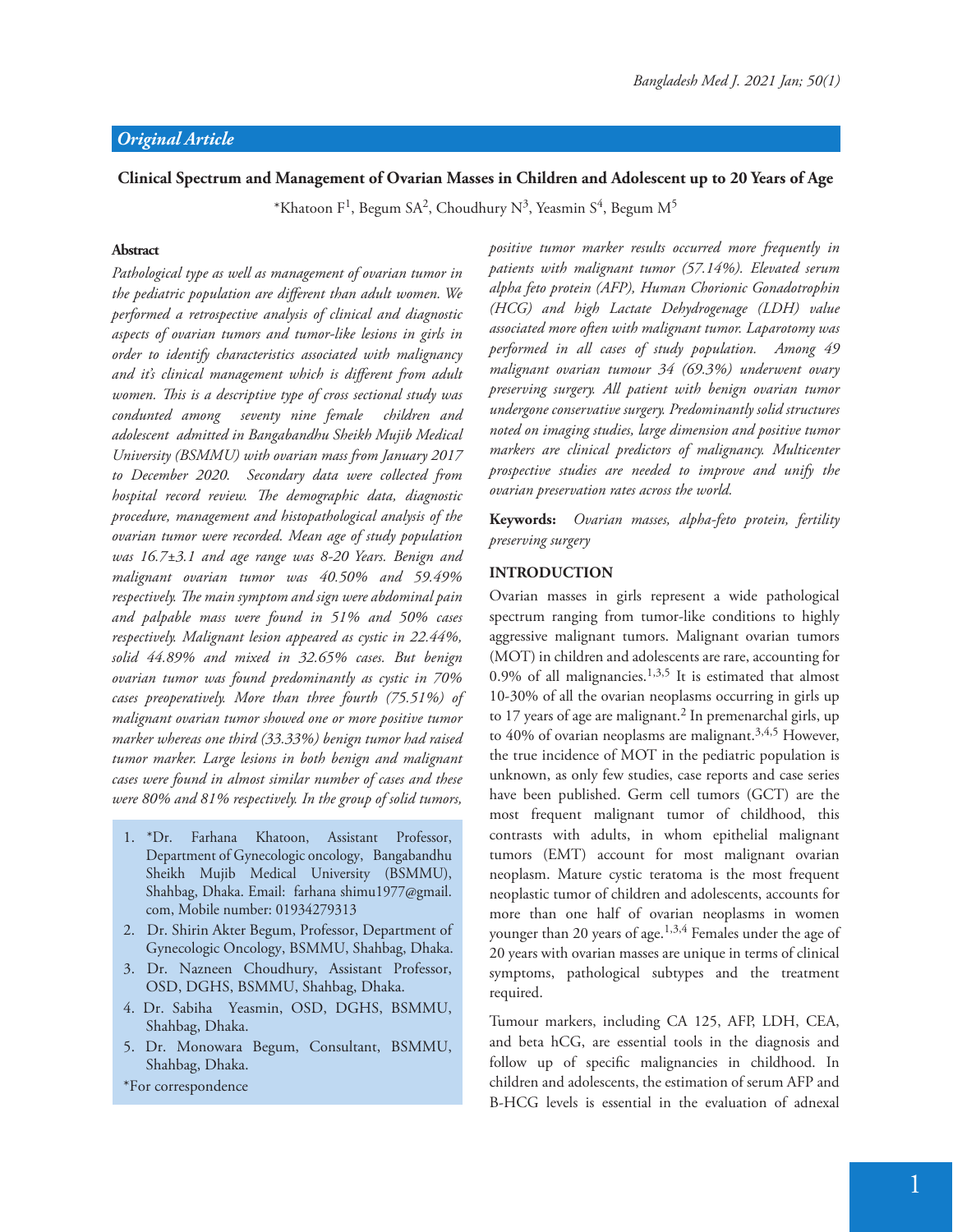masses. LDH, inhibin, and CA 125 levels may also be useful markers for ovarian tumors that do not produce AFP or b-HCG 11, 8 Management of ovarian lesions varies with demographic, hospital, and physician factors. International treatment guidelines dedicated to children are still not established, causing a great difficulty in making appropriate therapeutic decisions (a search of PubMed: English language; 1966–2017; search terms: "ovarian neoplasms" and "child"/ "ovarian masses" and "child"). This in turn poses a threat to the patient's life and fertility in the future. Recently, efforts are being made to promote ovary-sparing surgery in the appropriate setting. 9,5,7 The rarity of this condition prompted us to conduct this study and share our experience on the clinical aspects and management of different ovarian tumors in girls up to 20 years of age operated at our instituition in last 3 years.

#### **MATERIAL AND METHOD**

We reviewed the records of 79 females of the age 20 and below with adnexal masses who were treated at the Gynaecological Oncology department of BSMMU from 2017 to 2020. Sampling was nonrandom purposive sampling. Patients demographics and clinical characteristics, results of laboratory and diagnostic studies especially ultrasound findings and tumor marker were extracted from the hospital database for each cases. Tumor markers, including serum alpha-fetoprotein (AFP), beta-human chorionic gonadotropin (β-HCG), LDH, cancer antigen 125 (CA-125), carbohydrate antigen 19–9(CA 19–9) and carcino embryonic antigen (CEA) were tested in most cases. The stages of malignant ovarian tumors were done after histopathological report and classified according to FIGO staging. Operative procedure, and histopathology report of and clinical outcome (including preservation rate), of the patients were recorded. All clinical characteristics were reviewed to test their association with malignancy. Patients were followed-up for an average of 17 month (range: 1 to 6 months for benign masses; 1 month to 3 years for malignant neoplasms). Demographic and clinical characteristics of patients in our at-risk cohort were described with frequencies and percentages for categorical variables and medians and interquartile ranges for continuous variables. Descriptive statistics for prevalence and age-wise prevalence was done. Bivariate relationships between patient characteristics and malignancy were assessed using Chi-square, Fisher's exact, and Wilcoxon-Mann-Whitney U tests where appropriate.

The study group was divided into two subgroups of patients; girls with tumor-like lesions combined with

benign tumors (non-malignant group) and malignant tumors. A p value of less than 0.05 was required to reject the null hypothesis. For statistical purposes, we included the non-neoplastic cases comprising of corpus luteal cyst, follicular cyst and endometriotic cyst in benign cases. The borderline surface epithelial tumours are included in the malignant category for the same reason. An ovarian lesion was described arbitrarily as large when its diameter was 10 cm or more. Such classification obtained from the previous experiences of other Authors. 9,10

## **RESULT**

This study was conducted among 270 patients of ovarian tumor by reviewing record of last 3 years period. Among them, 79 cases of girls up to 20 years of age were included for this study purpose.

Table I shows, 67.1% of the patient belong to >15 years age group, 30.4% were between 10-15 years and only 2.5% were from below 10 years age group.

**Table-**Ⅰ**: Distribution of respondents according to age (n=79)** 

| Age Group (in Years) | Frequency | Percent |
|----------------------|-----------|---------|
| $10$ Years           |           | 2.5     |
| $10-15$ years        | 24        | 30.4    |
| $>15$ years          | 53        | 67.1    |



Figure 1: Bar diagram showing frequency of tumors type in different age group

Figure 1 shows, the distribution of types of ovarian tumor (OT) in different age group. Among 79 ovarian tumor, benign ovarian tumor (BOT) were 40.50% and MOT were 59.49%. BOT and MOT in >15 years age group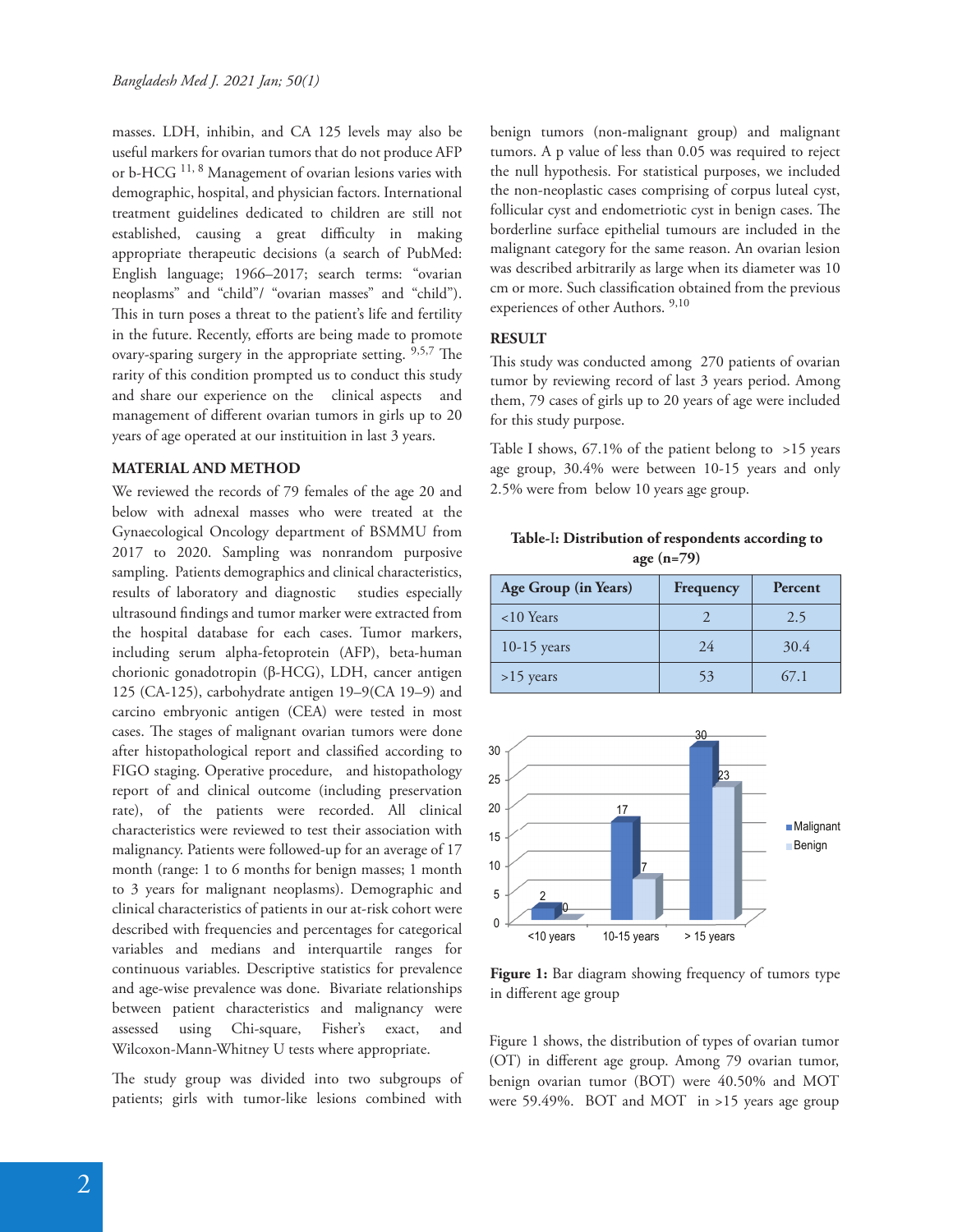were 76.66% and 61.22% respectively .On the other hand , In 10-15 years age group BOT and MOT were 23.33% and 34.69%. All cases below 10 years were malignant.



**Figure 2:** Bar diagram showing distribution of presenting complaints

Figure 2 shows, the most common presenting complain; here both abdominal pain and abdominal distension were 50.6%. GI symptom and menstrual abnormality were 16.5% and 12.7%. Incomplete surgery in MOT were 10.1%. Precocious puberty and P/V bleeding both were 2.5% in frequency.

Table II Shows the distribution of different histopathologic type ; distribution of GCT, epithelial tumor and sex cord stromal tumor were 35 (44.30% ) ,28(35.44%) and 5(6.32%) respectively. Non-neoplastic lesion were 11(13.92%). Among GCT, dysgerminoma were 11 (23.40%), Endodermal Sinus tumor were 9 (19.14%) and immature teratoma were 8(17.02%). Among epithelial tumor, Mucinious cystadenocarcinoma were 9 (19.14%) and serous cystadenocarcinoma were 7 (14.89%). Benign Serous and Mucinious tumor were 9(11.39%) and 3(3.79%) respectively.

| Histopathologic Type                     |                                  | Age Groups (in Years) |                |                | <b>Total</b>             |
|------------------------------------------|----------------------------------|-----------------------|----------------|----------------|--------------------------|
|                                          |                                  | $< 10$ Years          | 10 to 15 years | $>15$ years    |                          |
| Germ Cell Tumor(GCT)<br>35               |                                  |                       |                |                |                          |
|                                          | Mature Teratoma                  | $\overline{0}$        | 2              | 5              | 7                        |
|                                          | Immature Teratoma                | 1                     | $\mathfrak{D}$ | 5              | 8                        |
|                                          | Dysgerminoma                     | $\theta$              | $\overline{4}$ | 7              | 11                       |
|                                          | <b>Endodermal Sinus Tumor</b>    | $\mathbf{1}$          | $\overline{4}$ | $\overline{4}$ | $\boldsymbol{9}$         |
| Epithelial Tumor<br>28                   |                                  |                       |                |                |                          |
|                                          | Benign Mucinous Tumor            | $\overline{0}$        | $\mathbf{0}$   | $\overline{3}$ | 3                        |
|                                          | Malignant Mucinous Tumor         | $\overline{0}$        | $\overline{3}$ | 6              | 9                        |
|                                          | Benign Serous Tumor              | $\Omega$              | $\overline{2}$ | 7              | 9                        |
|                                          | Malignant Serous Tumor           | $\Omega$              | $\mathbf{1}$   | 6              | 7                        |
| Sex Cord Stromal Tumor<br>$\overline{5}$ |                                  |                       |                |                |                          |
|                                          | Juvenile Granulosa Cell Tumor    | $\overline{0}$        | 3              | 2              | $\overline{\phantom{0}}$ |
| Non Neoplastic Lesion<br>11              |                                  |                       |                |                |                          |
|                                          | Corpus Luteal Cyst               | $\overline{0}$        | $\mathbf{1}$   | $\Omega$       | $\mathbf{1}$             |
|                                          | Endometriotic Cyst               | $\overline{0}$        | $\overline{2}$ | $\overline{5}$ | 7                        |
|                                          | Paraovarian Cyst                 | $\overline{0}$        | $\Omega$       | $\overline{2}$ | $\overline{2}$           |
|                                          | <b>Functional Cyst</b>           | $\Omega$              | $\theta$       | 1              | $\mathbf{1}$             |
| Total                                    | $\overline{2}$<br>24<br>53<br>79 |                       |                |                |                          |

**Table -**Ⅱ**: Distribution of Histopathologic type of tumor and age group (n=79)**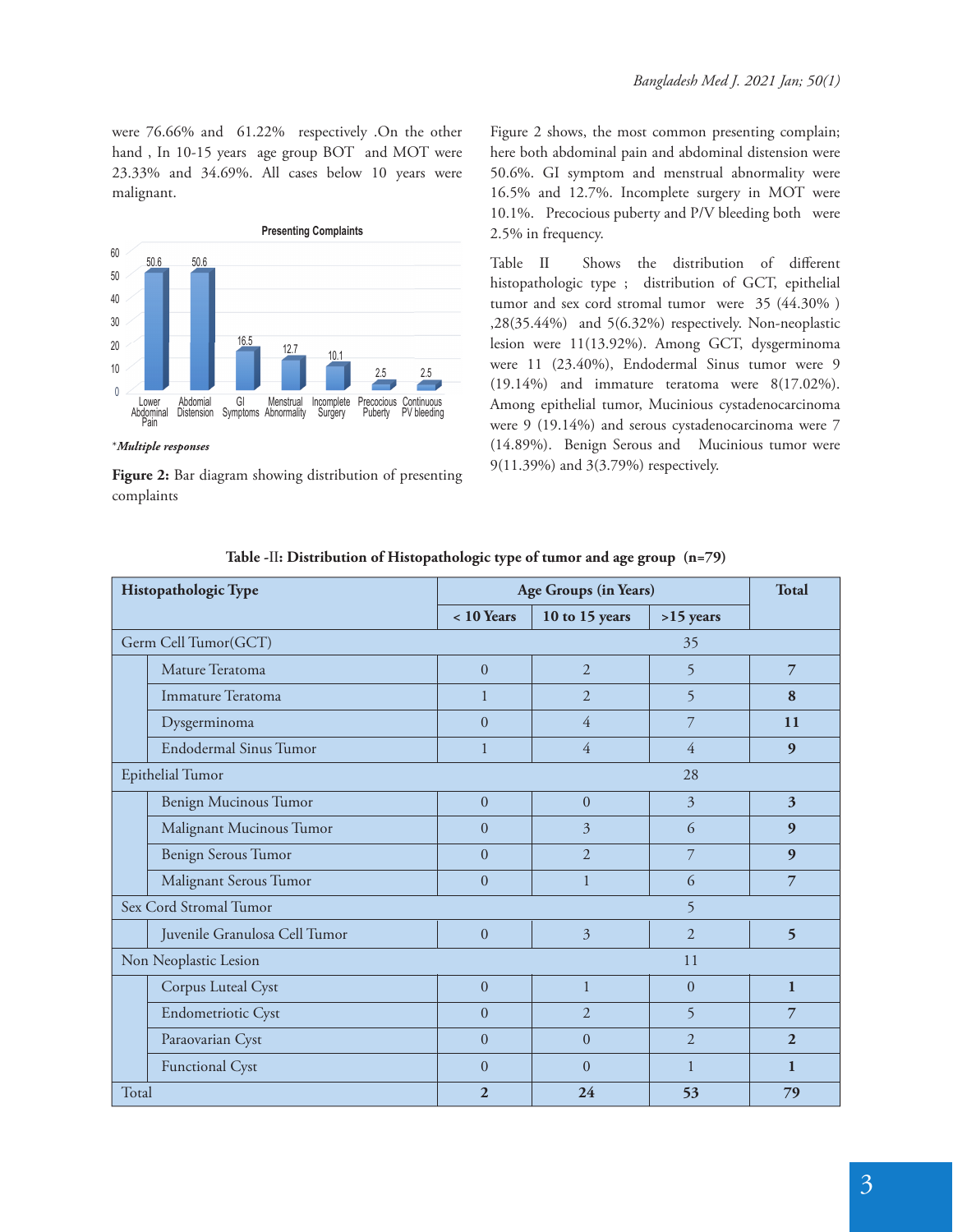Table Ⅲ Shows the comparision of clinical and peroperative findings in BOT and MOT; sonographically 70 %, 23.33% and 6.66% BOT were cystic, mixed and solid in nature. In contarary MOT, were cystic, mixed and solid in 32.65%, 22.44%, and 44.89% cases. The mean ovarian tumor volume was 15.2 (+-8.1) cm (range 2 to 40 cm). Per-operatively 81.63% MOT (40/49) and 80%

(24/30) BOT were >10 cm. Among MOT 67.2% were unilateral 33.3% were bilateral. Torsion was found in 14.3% of MOT and 30.0% of BOT. Metastasis were present in 38.8% of MOT. Age, size and laterility of tumor had no statistical significance with malignancy status of the patient (P=0.262,P=0.579,P=0.059). Only free fluid is statistically significant ( $p=0.00$  ).

| <b>Variables</b> |                           | Malignant     | <b>Benign</b> | $\overline{P}$ |
|------------------|---------------------------|---------------|---------------|----------------|
|                  |                           | Frequency (%) | Frequency (%) | value          |
|                  | Age Groups (in Years)     |               |               |                |
|                  | < 10                      | 2(4.1)        | 0(0.0)        | $p=0.262$      |
|                  | 10 to 15                  | 17(4.7)       | 7(23.3)       |                |
|                  | $>15$                     | 30 (61.2)     | 23 (76.7)     |                |
|                  | <b>USG</b> Findings       |               |               |                |
|                  | <b>Cystic Mass</b>        | 11 (22.44)    | 21(70)        | $p=0.176$      |
|                  | Solid Mass                | 22 (44.89)    | 2(6.66)       |                |
|                  | Mixed Mass                | 16(32.65)     | 7(23.33)      |                |
|                  | Per-operative findings:   |               |               |                |
|                  | Size of the tumor (in cm) |               |               |                |
|                  | < 10                      | 9(18.4)       | 6(20.0)       | $p=0.579$      |
|                  | 10 to 15                  | 18 (36.7)     | 14 (46.7)     |                |
|                  | $>15$                     | 22 (44.9)     | 10(33.3)      |                |
| Laterality       |                           |               |               |                |
|                  | Unilateral                | 45(91.8)      | 23 (76.7)     | $p=0.059$      |
|                  | Bilateral                 | 4(8.2)        | 7(23.3)       |                |
| Consistency      |                           |               |               |                |
| Cystic           |                           | 7(14.28%)     | 19 (63.33)    | $P=0.456$      |
| Solid            |                           | 25 (51.02)    | 0(00)         |                |
| Mixed            |                           | 17 (34.69%)   | 11 (36.66)    |                |
| Torsion          |                           |               |               |                |
|                  | Yes                       | 7(14.3)       | 9(30.0)       | $p=0.092$      |
|                  | No                        | 42(85.7)      | 21(70.0)      |                |
| Free Fluid       |                           |               |               |                |
|                  | Yes                       | 22 (44.9)     | 4(13.3)       | $p=0.004$      |
|                  | No                        | 27(55.1)      | 26 (86.7)     |                |
|                  | Metastatic Deposit        |               |               |                |
|                  | Yes                       | 19(38.8)      | 6(20.0)       | $p=0.082$      |
|                  | $\overline{No}$           | 30(61.2)      | 24(80.0)      |                |

|  | Table-III: Comparison of clinical data in benign and malignant tumor (N=79) |  |
|--|-----------------------------------------------------------------------------|--|
|  |                                                                             |  |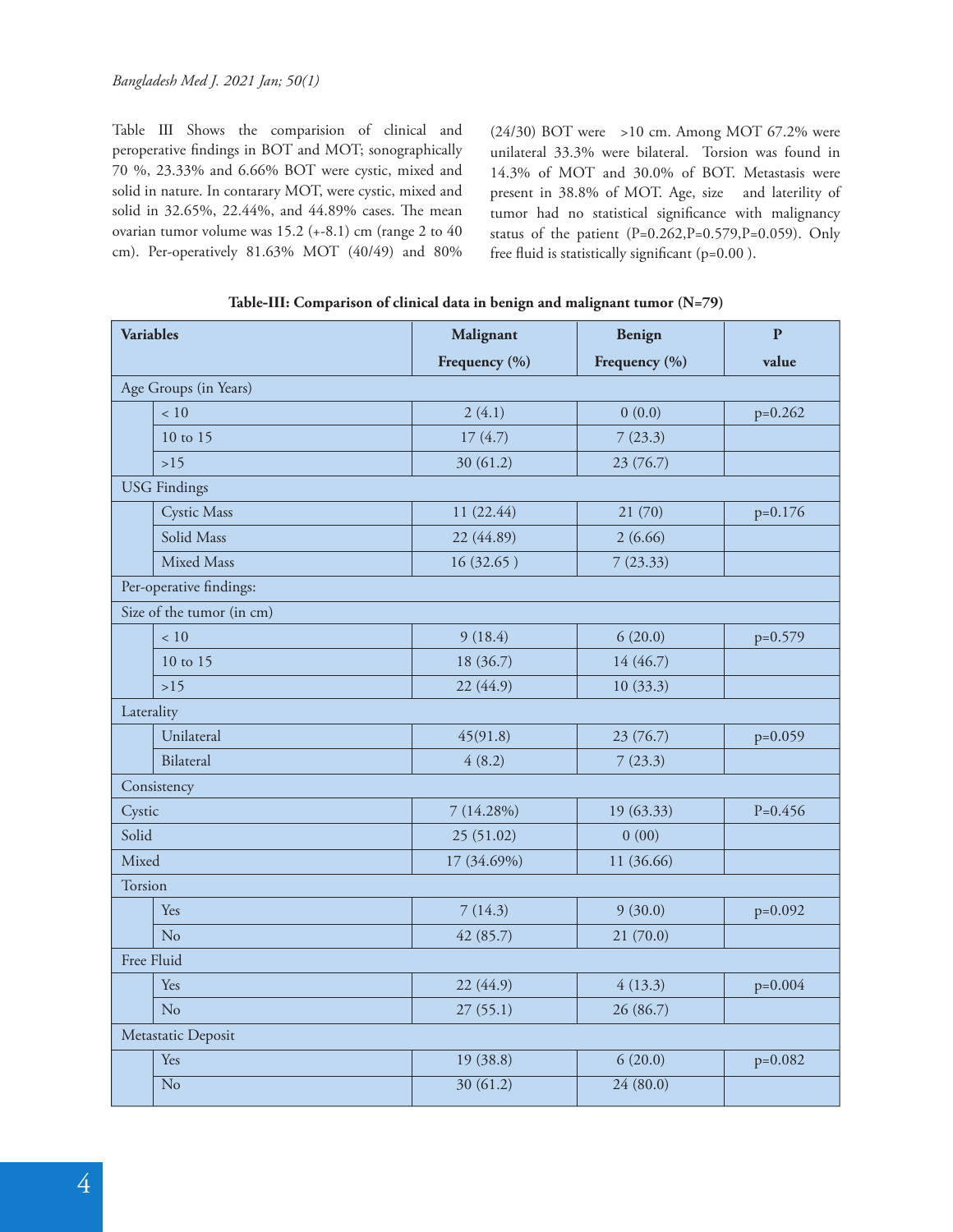Table Ⅳ Shows the various tumor marker status in both BOT and MOT; AFP and both LDH and B-HCG were raised in 15 and 14 cases of MOT. CA-125 were raised in 21 (80.8%) MOT and in 5 (19.2%) BOT. CA-19-9 and CEA were elevated in 14 (77.8%) and 6 (85.7%) MOT, 4(22.2%) and 1(14.3%) cases of BOT. Both large size and raised marker (any one) were found in 70% (28/40) of MOT 45.83% (11/24) of BOT. All solid tumor along with elevated marker 57.14% (8/14) were malignant.

Table V Shows the according to FIGO, Stage distribution of different Histological type; Among 11 cases of Dysgerminoma, 7 cases presented at stage I only 1 cases at stage IV. Among 9 Endodermal sinus tumor tumor 4 cases presented in advanced stage (stage III). 5 cases of Immature teratoma were found in stage I and 3 cases in stage III. All juvenile granulosa cell tumor found in stage I. Seven cases Malignant mucinious cystadenocarcinoma mostly found stage I. Only I cases is found in advanced stage. 4 cases of serous cystadenocarcinoma found in early stage and 2 cases in advanced stage. (Table-V)

**Table-**Ⅳ**: Results of tumor marker (n=79)**

| <b>Variables</b>                              | Malignant<br>$f(\%)$ | Benign<br>$f(\%)$ |
|-----------------------------------------------|----------------------|-------------------|
| AFP                                           | 15 (100%)            | $00(00\%)$        |
| LDH                                           | 14 (100%)            | $00(00\%)$        |
| <b>B-HCG</b>                                  | 14 (100%)            | 00 (00%)          |
| CA 125                                        | 21(80.8%)            | 5(19.2)           |
| $CA-19-9$                                     | 14(77.8)             | 4(22.2)           |
| <b>CEA</b>                                    | 6(85.7)              | 1(14.3)           |
| Large lesion with<br>positive marker          | 28/40 (70%)          | 11/24 (45.83%)    |
| Solid lesion (in USG)<br>with positive marker | $8/14(57.14\%)$      | $0/5(0\%)$        |

| Histologic type of tumor       | Stage of tumor |                 |                  |                 |              |
|--------------------------------|----------------|-----------------|------------------|-----------------|--------------|
|                                | Stage I        | <b>Stage II</b> | <b>Stage III</b> | <b>Stage IV</b> | <b>Total</b> |
| Dysgerminoma                   |                |                 |                  |                 | 11           |
| <b>Endodermal Sinus Tumour</b> | 3              |                 |                  |                 |              |
| Immature Teratoma              |                |                 | 3                |                 |              |
| Juvenile Granulosa Cell Tumour |                | 0               | $\left( \right)$ |                 |              |
| Mucinous Cystadenocarcinoma    |                |                 |                  |                 |              |
| Serous cystadenocarcinoma      |                |                 |                  |                 |              |

**Table-**Ⅴ**: Distribution of Histological type according to FIGO stage**

Table VI Shows the modalities of treatment offered in BOT and in MOT; 69.3% MOT and 100% of BOT had ovary preserving surgery. Cystectomy were done in 43.3% of BOT. Unilateral SO (salphingo-ophorectomy) and Unilateral SO with infracolic omentectomy were done in 57.1% and 12.2% cases of MOT and 50.0% and 3.3% cases of BOT . 29.6% MOT underwent radical surgery. Among radical surgery TAH with BLSO with infracolic omentectomy, PCS, SCS and ICS were done in 14.2%,10.2%,4.1% and 2% cases of MOT consecutively. Adjuvant Chemotherapy were given in 31 cases of malignant ovarian tumor. All patient with benign ovarian tumor undergone conservative surgery.

Among the 48 malignant cases we followed up 30 patient for 3 years. Among them 7 girls were found dead. Among them 2 cases were serous cystadenocarcinoma stage III, died at 8-month post-surgery. Two were mucinious cystadenocarcinoma, one died at 1 month and 18 month of follow up. One patient with stage IV dysgerminoma died at 6 month follow up. One yolk sac tumor of stage III and one immature teratoma of stage III died respectively at 19 month and 5 month follow up.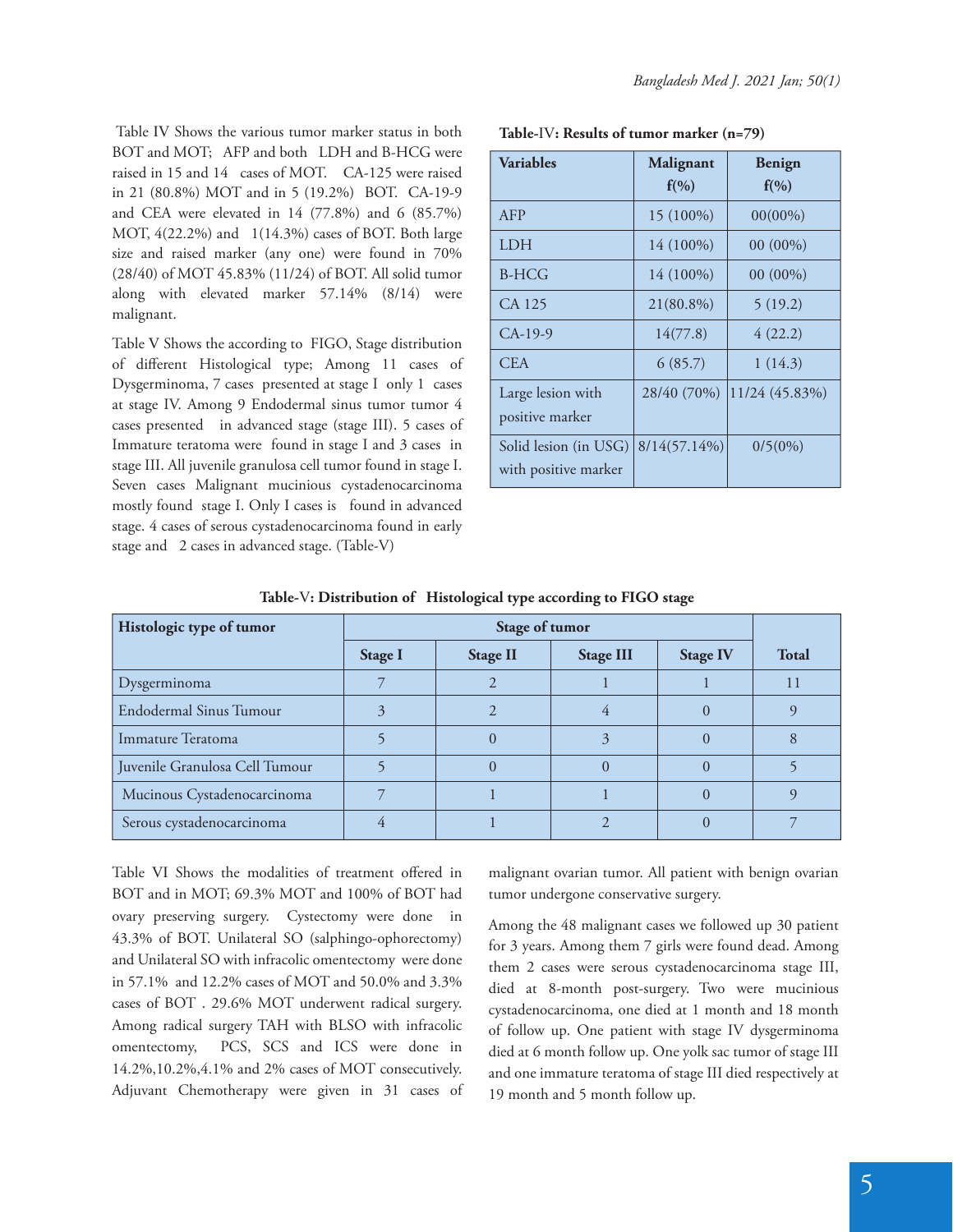| <b>Type of Treatment</b>                  | Malignant         | Benign            |  |
|-------------------------------------------|-------------------|-------------------|--|
|                                           | Frequency $(\% )$ | Frequency $(\% )$ |  |
| <b>Ovary Preserving Surgery</b>           | 34 (69.3%)        | $30(100\%)$       |  |
| Cystectomy (Unilateral / Bilateral)       | 0(0.0)            | 13(43.3)          |  |
| Unilateral SO with Cystectomy             | 0(0.0)            | $1(3.3\%)$        |  |
| Unilateral SO                             | 28(57.1)          | 15(50.0)          |  |
| Unilateral SO with Infracolic Omentectomy | 6(12.2)           | 1(3.3)            |  |
| Radical Surgery                           | $15(29.6\%)$      | $00(00\%)$        |  |
| TAH with BLSO with Infracolic Omentectomy | 7(14.3)           | 0(0.0)            |  |
| Primary Cytoreductive Surgery(PCS)        | 5(10.2)           | 0(0.0)            |  |
| Secondary Cytoreductive Surgery(SCS)      | 2(4.1)            | 0(0.0)            |  |
| Interval Cytoreductive Surgery(ICS)       | 1(2.0)            | 0(0.0)            |  |
| Adjuvant CT                               | 31(63.3)          | $00(00\%)$        |  |

**Table-**Ⅵ**: Distribution of respondents according to treatment given n=79**

## **DISCUSSION**

In this study, patient ranged in age from 8 years to 20 years, with a mean age of 16.8(+-3.2) at the time of presentation. which is nearly similar with previous study.<sup>12</sup> Ovarian malignancy accounts for 1% of all the childhood tumors in previous studies but incidence is found as high as 6% and 11.2% in some other studies.<sup>2,11,13</sup> Another study reported 34.8% of all ovarian tumor were malignant, in contrast we found 59.49% were malignant ovarian tumor in paediatric and adolescent adnexal masses.<sup>12</sup> The high frequency of malignant ovarian tumour in our study may be due to our one is a referral hospital where suspected malignancy are reffered.

Regarding age distribution some contradictory observation was found among girls with malignant tumors in the literature.<sup>14,15,16</sup> One study in a large group of  $1037$ patients noted that most girls with malignant lesions were between 15 and 19 years of age, while another study in a group of 424 patients found the highest incidence of malignancy between 1 and 8 years of age.<sup>10, 17</sup> In our study we noted the mean age of malignant ovarian tumor 16.4 years (+-3.3) and the highest incidence was in the group aged 15 to 20 years. Mean age for benign ovarian tumor was 17.4 (+-2.6).

Germ cell tumor were seen to be three times more than epithelial tumours in younger age group in literature.<sup>18</sup> The frequency of germ cell tumor is reported to vary from  $67%$  to  $85%$  in previous studies.<sup>19</sup> In contrast we found

germ cell tumor at a frequency of 44.30 . Second most common was epithelial ovarian tumor at a frequency of 35.44%. Similar frequency of surface epithelial tumor was seen in a study (12). But contrast result regarding surface epithelial was observed, about  $15 - 20\%$  <sup>20</sup>. This finding could possibly be explained by the fact that our study population included girls up to 20 years of age when a lot of girls have achieved menarche and are already going through the various hormonal surges giving rise to these tumours.

Dysgerminoma is commonest malignant tumour in our study, which is in accordance with other studies. $2,21$ 

Sex cord stromal tumor constitute 10-25% of all paediatric ovarian neoplasm.22 In this study we reported only 6.32% sex cord stromal tumour ,all were Juvenile granulosa cell tumor, similar frequency (5.1%) were observed in previous study.<sup>23</sup>

As regards clinical presentation of ovarian pathology in children we noted another discrepancy between various clinical series in the literature. In our series of patient, Abdominal pain was in frequency of 50% which is in concordance with other study, which shows 45.5%<sup>12</sup> Palpable adnexal mass was 51% which is in contrast with other study , where adnexal mass was 24% in frequency. <sup>22</sup> At the time of initial examination, in this study malignant ovarian tumor was found to be large in 81.01% . Such clinical presentation may indicate significant delay in seeking of medical consultation by the patients and their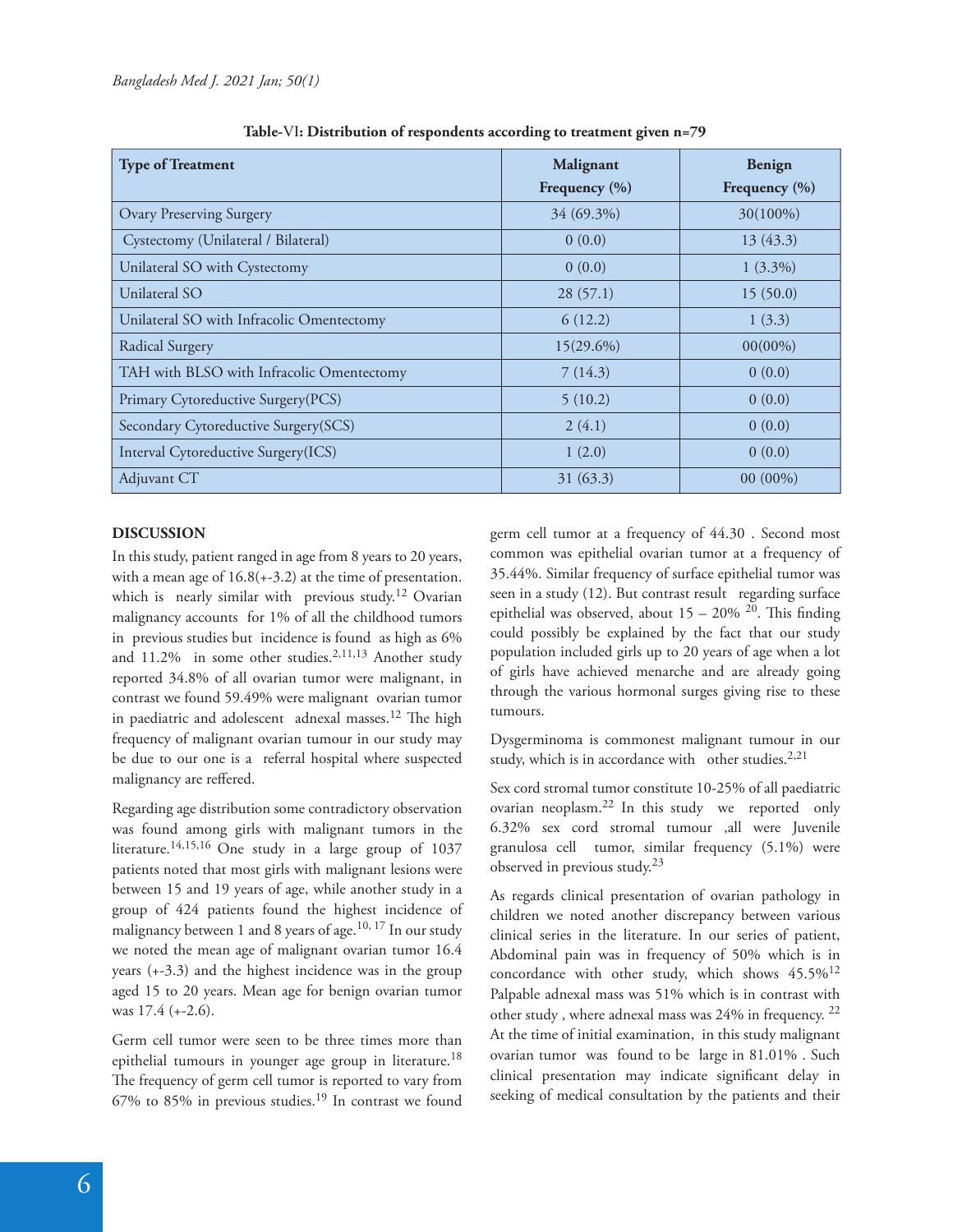parents. Other symptoms, incidental diagnosis (2.53%) and precocious puberty was reported 2.5% in our study, but other study shows 4.6% and 6.2% respectively<sup>22</sup>. There is no strict correlation between the size of ovarian mass and its histology. But study reveals that a large ovarian mass should always raise a concern and should be treated as a risk factor for malignancy 10,24,25

The gold standard for diagnosing ovarian masses is ultrasound (1). Sonographically we categorise the lesion as cystic, solid mixed. We observed that sonographically mixed masses (32.65%) had more tendency to being malignant .Most of the solid tumor (22/24) were malignant. although previous study did not show any specific relation with large or complex mass. $26,27$ 

USG continues to be the primary imaging modality used to identify and characterize adnexal masses. USG demonstration of a solid component within a cystic mass is the most important predictor of malignancy and conversely malignancy is very unlikely in the absence of a solid component.<sup>27</sup> but there is pitfall in USG finding which lead to diagnostic problem. Solid component can be seen with benign, as well as borderline and malignant tumor 3,26.

Regarding gross feature in our study, Apart from the size, the structure of the tumor and its characteristics found very important in preoperative evaluation. Reviewing the data of other authors and our own series it may be concluded that a solid lesion must always be viewed as potentially malignant. But in our series we also found cystic lesion to be malignant, which is also reported by other authors <sup>28</sup>

Tumor marker is an important step in a preoperative assessment of a girl with a pelvic mass. Although many studies have confirmed association of their elevated levels with malignancy, there are some that highlight their limited diagnostic accuracy.10,29, 30 AFP particularly are increased in patients with tumour with yolk sac components 29. Our results also revealed their positive role in predicting histology of ovarian lesions. We found , Among the elevated AFP, nine were Yolk sac tumor , 2 were immature teratoma, 2 dysgerminoma,1 juvenile granulosa cell tumor and one was serous cystadenocarcinoma. Our results revealed all the tumor with elevated AFP were malignant. In a recent study, high serum AFP separated benign from malignant tumors in children and adolescents with a specificity of 89% and with sensitivity of 50% 29 In this study all yolk sac tumor except 2 exibit 2 or 3 marker elevation along with alpha fetoprotein either

LDH or B HCG. One yolk sac tumor show very high level >20,000 iu/ml which was in FIGO stage IIB.

Similarly in our study Raised HCG (14 cases) were observed in three were yolk sac tumor (range from 1000 to 5000iu/), five immature teratoma (ranges 50-10,000 iu/l) and in five dysgerminoma. The same observation was made other study.15 Our study shows neither CA-12 5, nor CA19-9, is very specific as these were the positive markers in non-malignant lesion too. But when positive markers are correlated with the size, structure and level of tumor marker, they provide very important diagnostic clue. Because tumor marker levels can be high in both benign and malignant tumors, it has been recommended to perform frozen-section analysis before radical surgery and not to rely solely on tumor marker levels in decision -making.30,31

 In this study. Among malignant ovarian tumour (34/49)  $69.3\%$  underwent ovary preservation surgery. The preservation rate was reported in other series vary between the studies  $(24-82.9\%)$  <sup>32, 24, 33, 34</sup>. There were some reviews indicating lower rates of Oophorectomy when a gynecologic surgeon was present 25,28, 32,33,34. As fertility preserving procedure are a priority in the constant aging society, we had every attempt to do that. We were dealt with all suspected malignant ovarian tumor and all cases were undergone open laparotomy with frozen section facility. Therefore decision were taken according to the per-operative finding and frozen section report, that may explain the high rate of preservation surgery in our series. The ovarian-sparing technique has been widely adopted in pediatric surgical centers in girls with benign lesions. However, it requires verification based on a long-term follow-up review 9,28,33,31,15,17.Although ovary preserving surgery was done in majority of malignant tumor, adjuvant treatment was given regardless of extent of surgery rather on the basis of histopathological findings. 63.3% of patient got adjuvant chemotherapy. Many studies showed that oncologic treatment such as chemotherapy and radiotherapy increase infertility. $33,34$  So it is crucial to diagnose these lesion in early stage.

In summery, We presented important descriptive data from a referral institution where suspected malignancies are referred. The incidence of ovarian tumor increased with age, being most common in patients older than 14 years of age. Abdominal pain is the most common presenting complaint of young adolescent girls with adnexal masses. So the index of suspicion should be kept high and prompt

7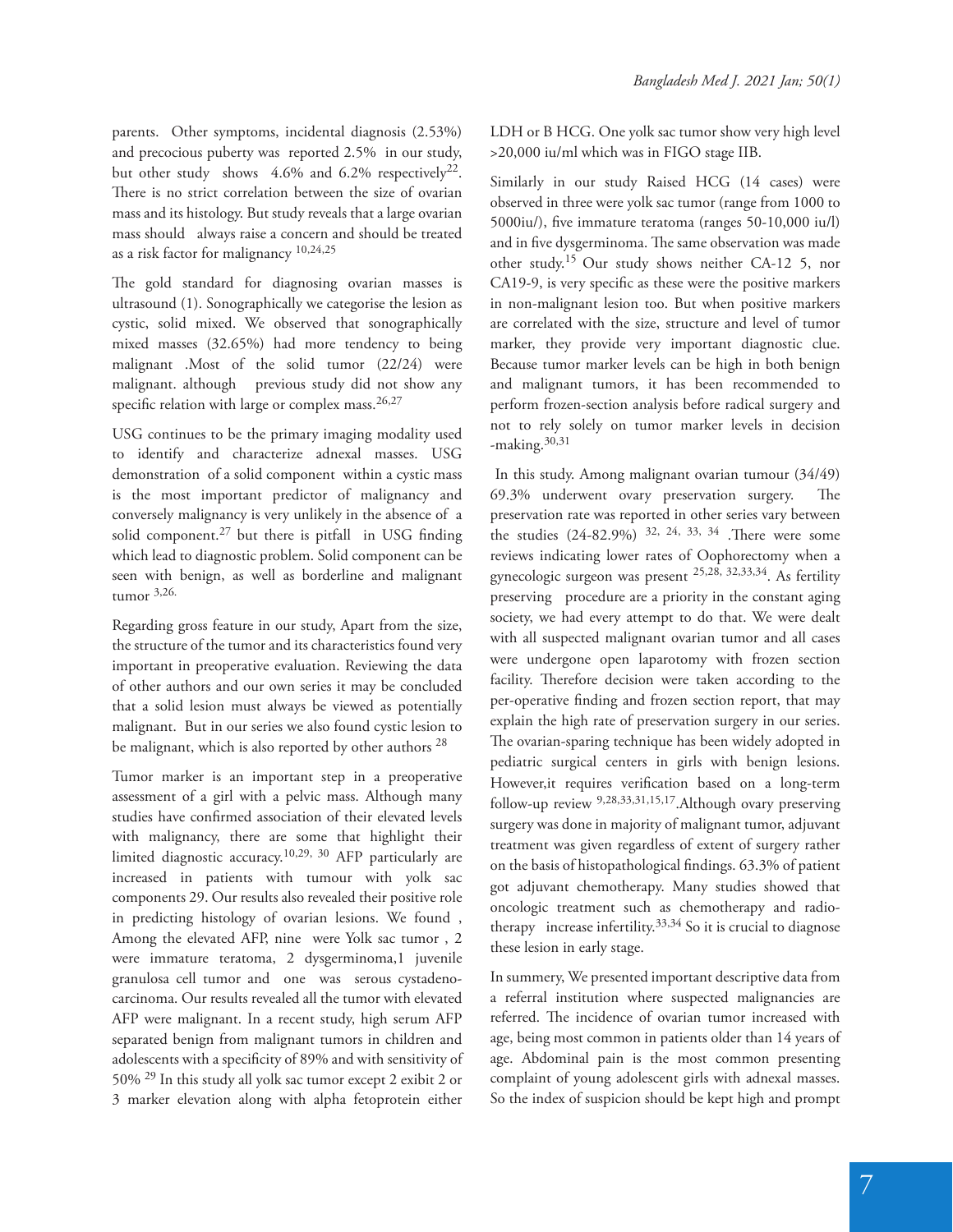investigations like ultrasound must be performed to rule out such adnexal masses. AFP is the most useful diagnostic marker for ovarian tumors in young females. Germ cell tumors are the most common ovarian neoplasms in adolescent girls, but fair no. of surface epithelial tumors was observed in our study. Which may be due to inclusion of adolescent up to 20 years.

# **CONCLUSIONS**

The rate of malignant ovarian tumour in children and adolescent is high, 59.49% in this study. More than three fourth 75.51% ovarian tumour showed one or more positive tumour marker. Screening of ovarian tumour might serves girls from malignancy. Treatment guidelines for ovarian lesions in children should be established on the basis of multicenter prospective studies and introduced as soon as possible in order to improve and unify the ovarian preservation rates across all gynecologist. There is need for bigger population studies with larger sample size.

## **REFERENCES**

- 1. Deligeoroglou E, Eleftheriades M, Shiadoes V,et al: Ovarian masses duringadolescence: clinical, ultrasonographic and pathological findings, serumtumor markers, and endocrinological profile. Gynaecol Endocrinol 2004,19:1–8
- 2. Bhattacharyya NK, De A, Bera P, Mongal S, Chakraborty S, Bandopadhyay R. Ovarian tumors in pediatric age group- A clinicopathologic study of 10 years' cases in West Bengal, India. Ind J Med Paed Oncol. 2010;31(2):54–7. http://dx.doi.org/10.4103/0971- 5851.71656 PMid:21209765 PMCid:PMC2970935
- 3. Quint EH, Smith YR:Ovarian surgery in premenarchal girls.J PediatrAdolesc Gynecol1999, 12:27.
- 4. Kozlowski KJ. Ovarian masses. Adolesc Med. 1999; 10: 337-50.
- 5. Abbas PI, Dietrich JE, Francis JA, Brandt ML, Cass DL, Lopez ME. Ovarian-Sparing Surgery in Pediatric Benign Ovarian Tumors. J Pediatr Adolesc Gynecol. 2016;29(5):506–10. [PubMed: 27079914]
- 6. Aldrink JH, Gonzalez DO, Sales SP, Deans KJ, Besner GE, Hewitt GD. Using quality improvement methodology to improve ovarian salvage for benign ovarian masses. Journal of Pediatric Surgery. 2018;53(1):67–72.
- 7. Chabaud‐Williamson M, Netchine I, Fasola S, Larroquet M, Lenoir M, Patte C, et al. Ovariansparing surgery for ovarian teratoma in children. Pediatric blood & cancer. 2011;57(3):429–34. [Pub Med: 21370434]
- 8. Granato T, Midulla C, Longo F, Colaprisca B, Frati L, Anastasi E. 2012. Role of HE4, CA72.4, and CA125 in monitoring ovarian cancer. Tumor Biology 33: 1335–1339.
- 9. Zhang M, Jiang W, Li G, Xu C. Ovarian masses in children and adolescents - an analysis of 521 clinical cases. J Pediatr Adolesc Gynecol. 2014;27(3):e73–7.
- 10. Oltmann SC, Garcia N, Barber R, Huang R, Hicks B, Fischer A. Can we preoperatively risk stratify ovarian masses for malignancy? J Pediatr Surg. 2010; 45(1): 130–4.
- 11. Oumachigui, Narasimhan KL, Reddy KS. et al. A clinicopathologic study of ovarian tumors in children. J Obstet Gynecol. 1991;140:441-5.
- 12. Rathore R, Sharma S, Arora D. Spectrum of Childhood and Adolescent Ovarian Tumors in India: 25 Years Experience at a Single Institution. Open Access Maced J Med Sci. 2016 Dec 15; 4(4):551-555. https://doi.org/10.3889/oamjms.2016.090
- 13. Sawai MM, Sirsat MV. Ovarian neoplasm in children and adolescents. Indian J Cancer. 1973;10:302-11. PMid:4362177
- 14. Andrés MM, Costa E, Cañete A, Moreno L, Castel V. Solid ovarian tumours in childhood: a 35-year review in a single institution. Clin Transl Oncol. 2010; 12(4):287–91.
- 15. Papic JC, Finnell SM, Slaven JE, Billmire DF, Rescorla FJ, Leys CM. Predictors of ovarian malignancy in children: overcoming clinical barriers of ovarian preservation. J Pediatr Surg. 2014; 49(1): 144–8
- 16. Taskinen S, Fagerholm R, Lohi J, Taskinen M. Pediatric ovarian neoplastic tumors: incidence, age at presentation, tumor markers and outcome. Acta Obstet Gynecol Scand. 2015;94(4):425–9
- 17. Brookfield KF, Cheung MC, Koniaris LG, Sola JE, Fischer AC. A populationbased analysis of 1037 malignant ovarian tumors in the pediatric population. J Surg Res. 2009;156(1):45–9